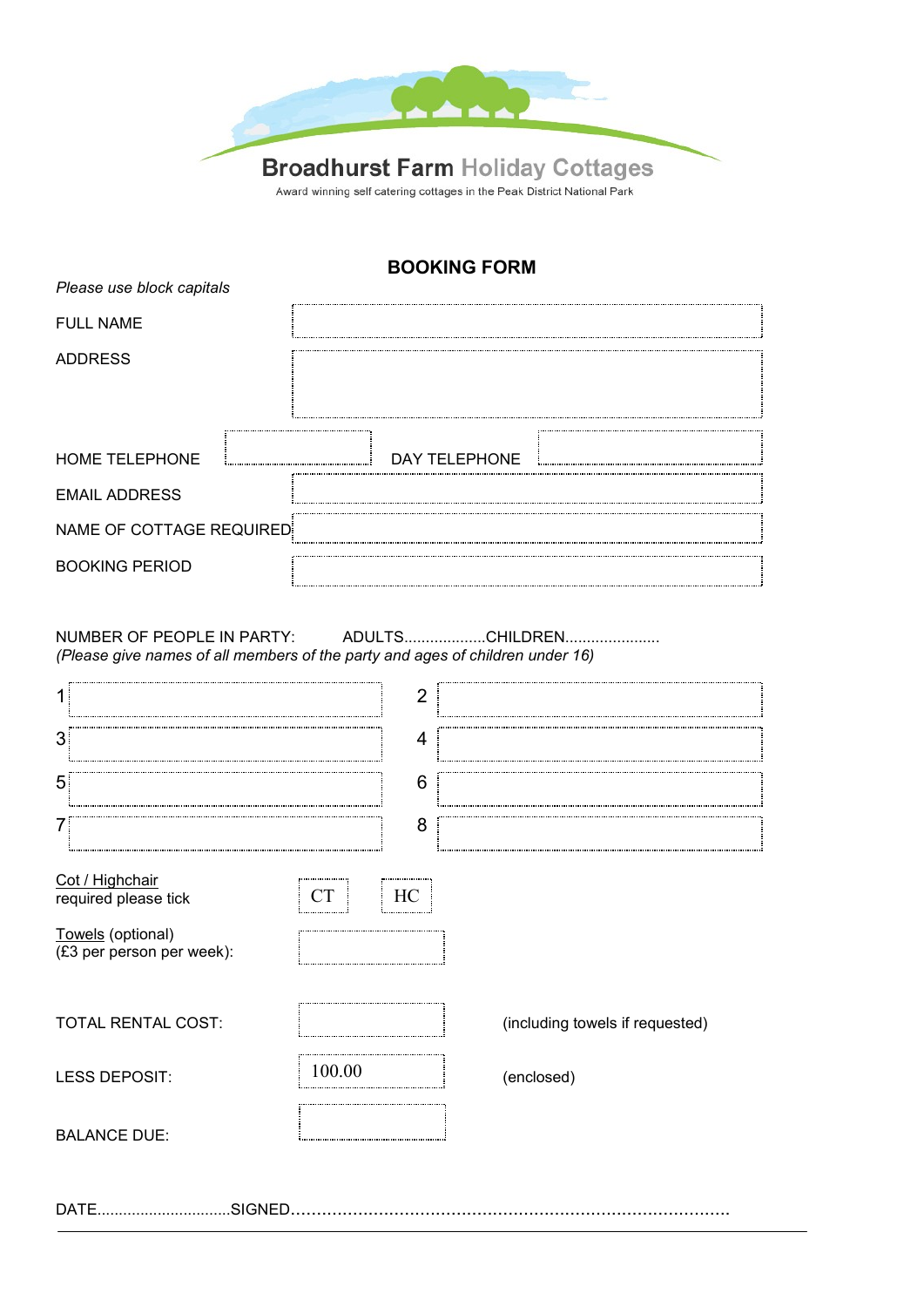## **NOTES**

## **In all instances please contact by email or telephone before making a booking.**

Lettings are from 4.00pm on day of arrival to 10.00am on day of departure (Friday)

Payment is by cheque payable to "Linda Reeves" unless otherwise agreed.

Please return this Booking form to:

Broadhurst Cottages Ltd **Calton** Nr Waterhouses **Staffordshire** ST10 3LQ

Email: enquiries@broadhurstfarm.com

01538 308261 / 07977893114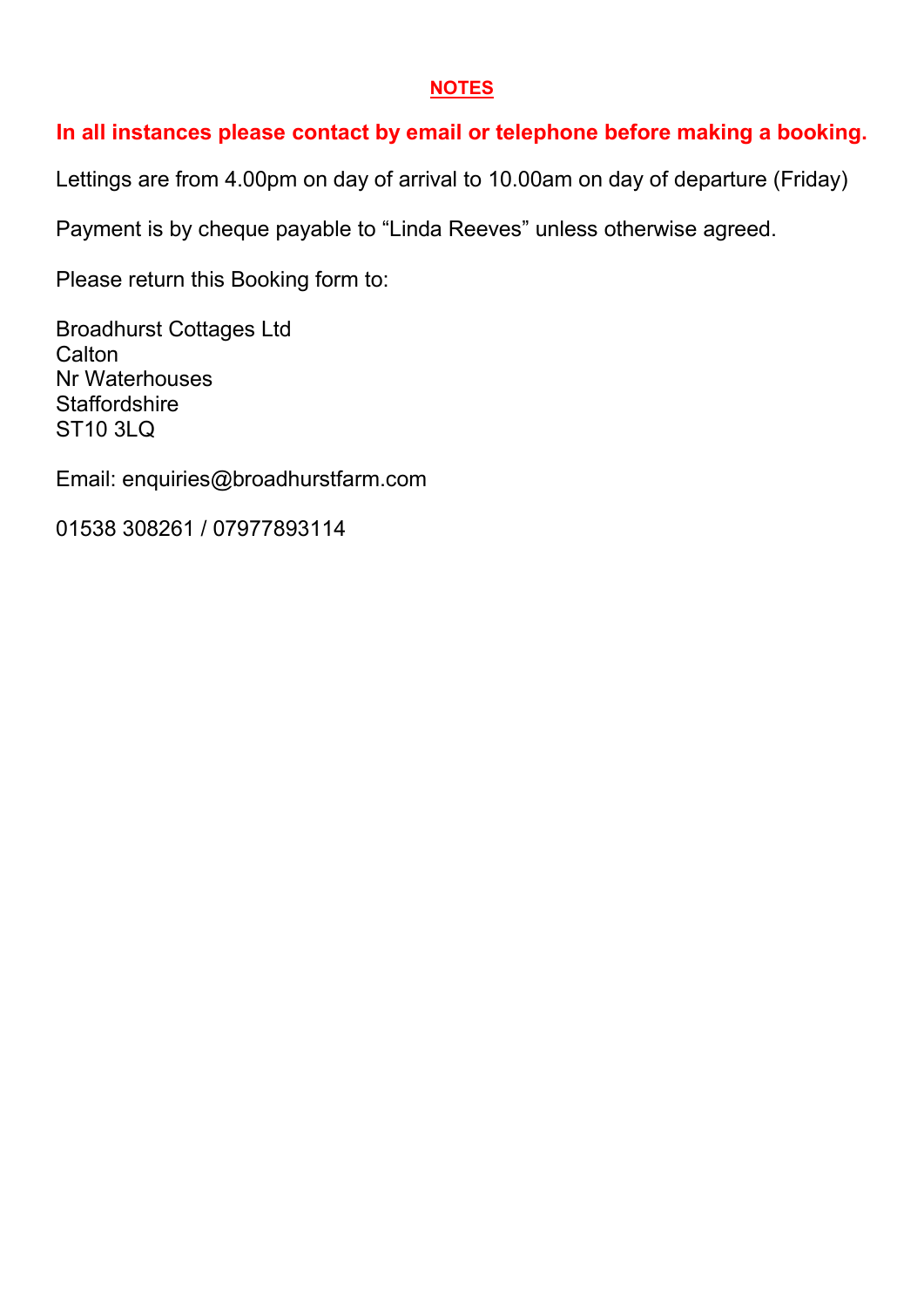

Terms and conditions

1. We do not usually accept groups under 21 years old. Please advise if this is the case when making your reservation

2. The number of people in your group (including young children) must not exceed the bed spaces available in your cottage

3. Children under 16 years old may not be left unsupervised either in the cottages or in the grounds

4. Your booking will not normally be confirmed until we have received your Reservation Form and deposit. We will then send you a Booking Confirmation by return post

5. The balance payment is due at least six weeks before your arrival date. Please note that we do not send reminders. If you cancel after this time you will forfeit the deposit and be liable to pay for your holiday in full unless we can re-let. We strongly recommend that you obtain holiday cancellation insurance

6. If you cancel before the balance is due, and we can re-let your cottage, then we will refund your deposit (less £30 administration fee)

7. Your cottage will normally be ready by 4pm on your arrival date. If you intend to arrive after 6pm then please let us know in advance. There is no refund for late arrivals or early departures

8. There is adequate parking on site, but if you intend to bring several vehicles per cottage please let us know in advance. We do not accept any liability for vehicles and or contents left on site

9. If your cottage is not available due to circumstances beyond our control then we will return all your payments (and this will be the extent of our liability)

10. Well-behaved family dogs are allowed by arrangement only. Please bring a dog basket or bedding and do not allow dogs upstairs, in the bedrooms, on the furniture, or in other cottages on site. Dogs are not to be left alone in the cottages and must be kept under control when on site. Please clean up after your dog at all times. Other pets may be allowed by prior arrangement

11. Please leave your cottage by 10am on your departure date. If it is not relatively clean and tidy when you leave we may charge you for extra cleaning and we may also charge you for any breakages and/or damage caused. If so we will send you an invoice which is payable on demand

12. We may ask you to leave if any of your group is causing a disturbance and in these circumstances there will be no refund for holiday days lost

13. Anyone staying at or visiting Broadhurst Farm Holiday Cottages does so entirely at their own risk. We do not accept liability for any damage or loss, unless caused by our own negligence